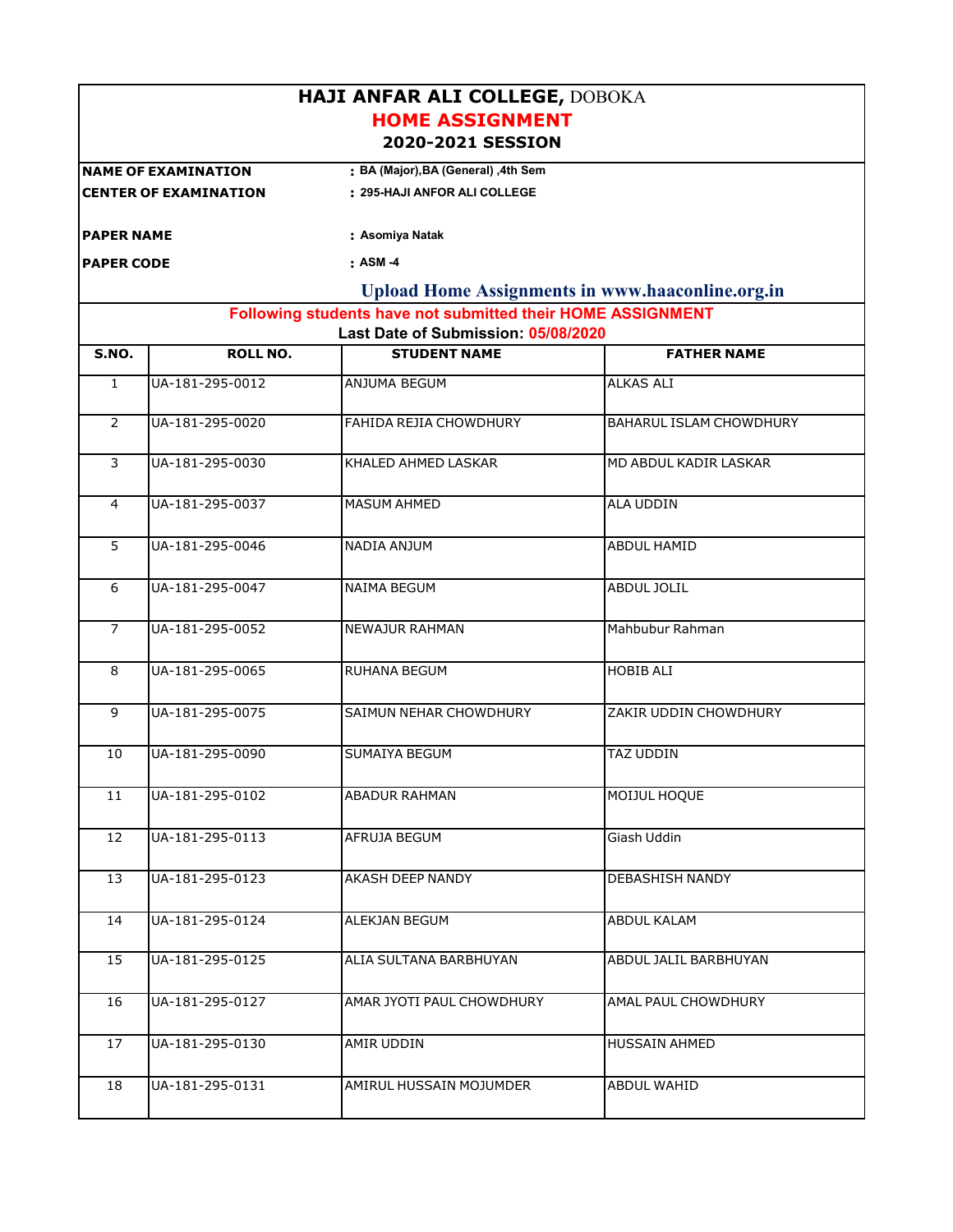| 19              | UA-181-295-0132 | ANISHA BEGUM            | <b>ABUL KALAM</b>        |
|-----------------|-----------------|-------------------------|--------------------------|
| 20              | UA-181-295-0134 | ANISUL ISLAM LASKAR     | <b>ABDUL JALIL</b>       |
| 21              | UA-181-295-0140 | ARJINA BEGUM            | MOIN UDDIN               |
| 22              | UA-181-295-0145 | ASZAD IKBAL             | NOOR UDDIN               |
| 23              | UA-181-295-0147 | AYESHA SIDDIKA          | ABDUL KADIR              |
| 24              | UA-181-295-0151 | AZANA BEGUM             | <b>MOKBUL ALI</b>        |
| $\overline{25}$ | UA-181-295-0158 | <b>BIPLOB NAMUSUDRA</b> | <b>BANU NAMUSUDRA</b>    |
| 26              | UA-181-295-0162 | <b>DILLUR RAHMAN</b>    | ABDUL RAZAQUE            |
| 27              | UA-181-295-0165 | DILWAR HUSSAIN LASKAR   | ABDUL LATIF LASKAR       |
| 28              | UA-181-295-0176 | <b>FARUK HUSSAIN</b>    | <b>FAIZUL HOQUE</b>      |
| $\overline{29}$ | UA-181-295-0184 | <b>FURKAN ALI</b>       | <b>ABDUL REJAK</b>       |
| $\overline{30}$ | UA-181-295-0185 | <b>FURKAN ALI</b>       | <b>SARAF UDDIN</b>       |
| 31              | UA-181-295-0187 | <b>GALIB AHMED</b>      | <b>ABDUL MOTLIB</b>      |
| $\overline{32}$ | UA-181-295-0192 | <b>HAPPY BEGUM</b>      | FAIZUL HOQUE BARBHUYAN   |
| 33              | UA-181-295-0196 | <b>HASNA BEGUM</b>      | ABDUL RASHID             |
| 34              | UA-181-295-0197 | <b>HIMANGA SARMA</b>    | <b>HITESH SARMA</b>      |
| 35              | UA-181-295-0200 | <b>IJAJUL ISLAM</b>     | YASIN ALI                |
| 36              | UA-181-295-0205 | JAFAR IKBAL             | ABDUL JALIL              |
| 37              | UA-181-295-0210 | <b>JAN SAHU</b>         | JAGDISH SAHU             |
| 38              | UA-181-295-0212 | JASMINA BEGUM           | ABDUL HOQUE              |
| 39              | UA-181-295-0216 | JUNIED MOHAMMOD KHAN    | <b>NAZRUL HOQUE KHAN</b> |
| 40              | UA-181-295-0217 | JUTIKA DAIMARY          | KATIRAM DAIMARY          |
| 41              | UA-181-295-0220 | KARBI BANIA             | <b>DWIJEN BANIA</b>      |
| 42              | UA-181-295-0236 | LUCKY BEGUM             | HUSSAIN AHMED            |
| 43              | UA-181-295-0238 | MAHIDUL ISLAM           | AZIZUR RAHMAN            |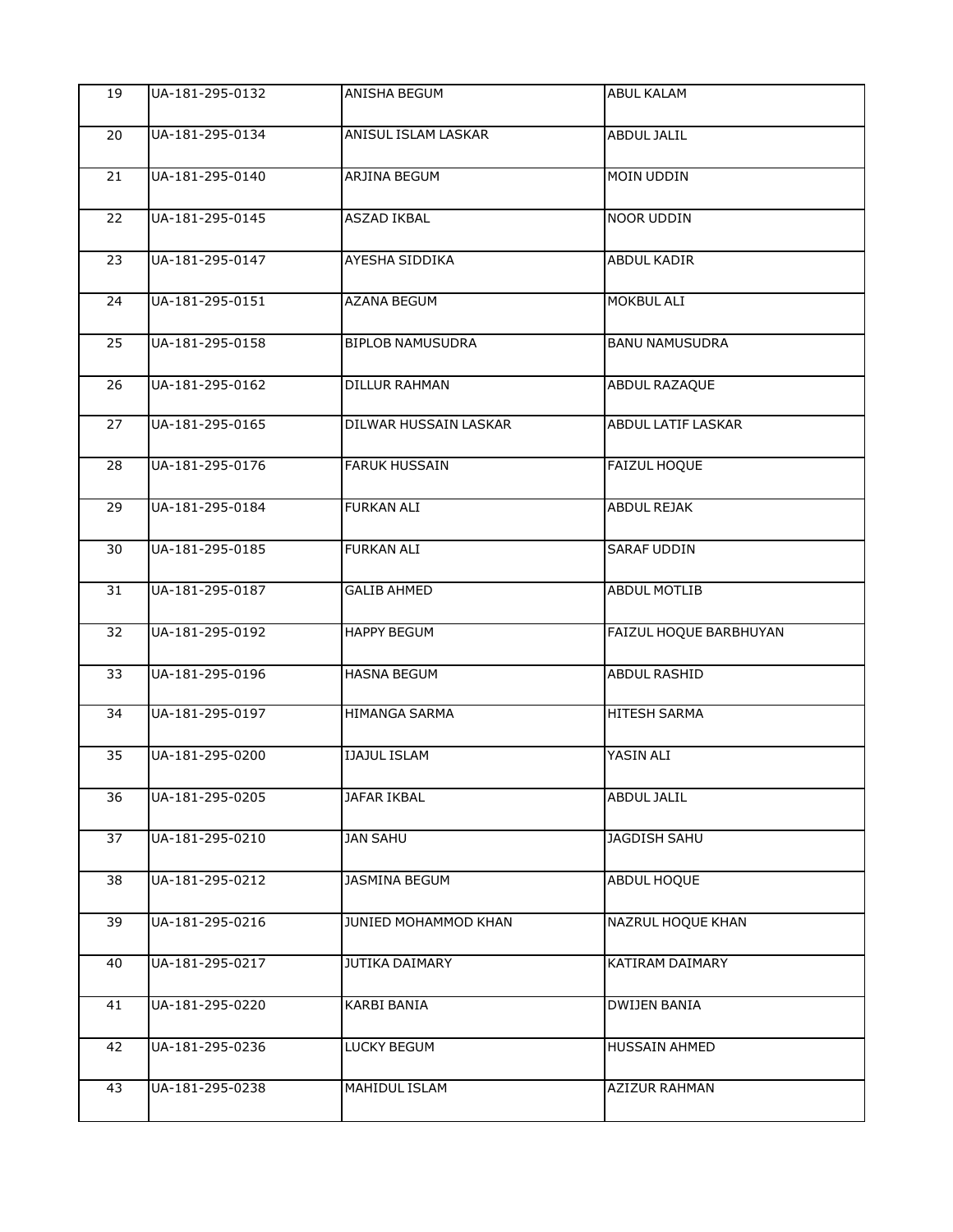| 44 | UA-181-295-0239 | MAHMUDUL HASAN LASKAR | ALA UDDIN LASKAR            |
|----|-----------------|-----------------------|-----------------------------|
| 45 | UA-181-295-0245 | MARZINA BEGUM         | <b>LUTFUR RAHMAN</b>        |
| 46 | UA-181-295-0246 | <b>MASUKUR RAHMAN</b> | ABU SAID                    |
| 47 | UA-181-295-0251 | MD ABDULLAH CHOWDHURY | MD MONIR ALI CHOWDHURY      |
| 48 | UA-181-295-0254 | <b>MEHBUB ALAM</b>    | <b>SAHAB UDDIN</b>          |
| 49 | UA-181-295-0255 | MEHBUB ALOM           | <b>AZIJUR RAHMAN</b>        |
| 50 | UA-181-295-0266 | MOHI UDDIN            | KAMAL UDDIN                 |
| 51 | UA-181-295-0267 | MOHMMED ALI           | <b>ABDUL SATTAR</b>         |
| 52 | UA-181-295-0275 | MOSTUFA KAMAL         | <b>JALAL UDDIN</b>          |
| 53 | UA-181-295-0278 | MUMSHED AHMED         | <b>ABDUL SUKKUR</b>         |
| 54 | UA-181-295-0297 | <b>NIGER SULTANA</b>  | ABDUL KALAM AZAD            |
| 55 | UA-181-295-0299 | NILUFA BEGUM          | <b>ABDUL RAHMAN</b>         |
| 56 | UA-181-295-0302 | <b>NURJAHAN BEGUM</b> | <b>NURUL ISLAM</b>          |
| 57 | UA-181-295-0310 | PARUL ISLAM           | <b>ABDUS SALAM</b>          |
| 58 | UA-181-295-0315 | PUJA KUMARI           | <b>BIRENDRA SING THAKUR</b> |
| 59 | UA-181-295-0323 | RAJDEEP SHARMA        | PARESH SHARMA               |
| 60 | UA-181-295-0325 | RAJMINA BEGUM         | SHOHID AHMED                |
| 61 | UA-181-295-0332 | <b>REHAN AHMED</b>    | <b>GIYAS UDDIN</b>          |
| 62 | UA-181-295-0333 | REJINA BEGUM          | LUTFUR RAHMAN               |
| 63 | UA-181-295-0338 | RESMINA BEGUM LASKAR  | MATAHIR ALI LASKAR          |
| 64 | UA-181-295-0344 | RIZWANUL HOQUE        | JAMAL UDDIN                 |
| 65 | UA-181-295-0347 | ROSHID AHMED          | <b>EUSUB ALI</b>            |
| 66 | UA-181-295-0350 | RUHANA BEGUM          | ALI AHMED                   |
| 67 | UA-181-295-0352 | RUKSANA BEGUM         | <b>ABDUL RUF</b>            |
| 68 | UA-181-295-0353 | RUKSANA BEGUM         | ABDUL KUDDUS                |